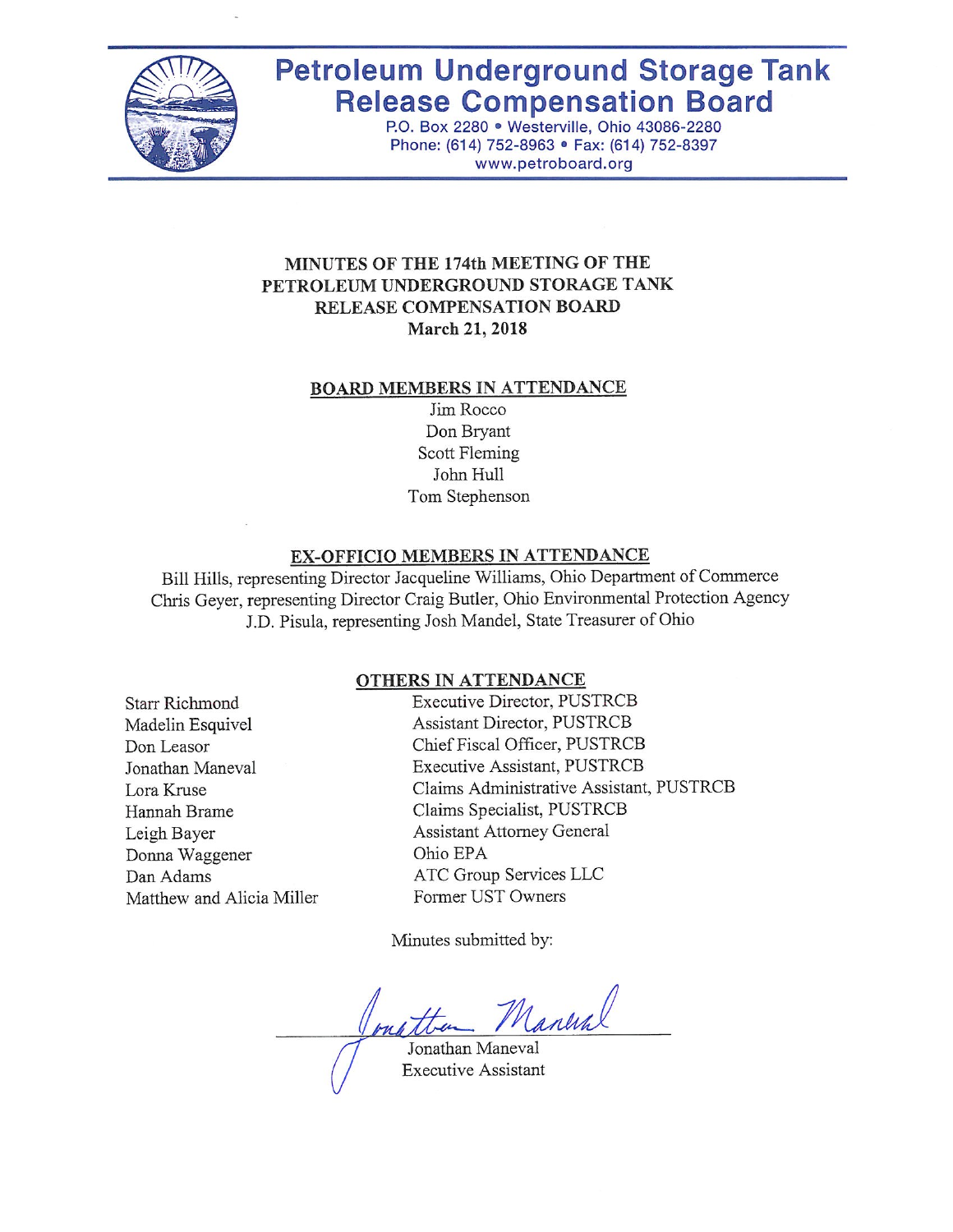# **Call to Order:**

Chairman Rocco convened the one hundred seventy-fourth meeting of the Petroleum Underground Storage Tank Release Compensation Board on Wednesday, March 21, 2018.

The following members were in attendance: Jim Rocco; Don Bryant; Scott Fleming; John Hull; Tom Stephenson; Bill Hills, representing Director Jacqueline Williams, Ohio Department of Commerce; Chris Geyer, representing Director Craig Butler, Ohio Environmental Protection Agency; and J.D. Pisula, representing Josh Mandel, State Treasurer of Ohio.

The following members were not in attendance: Mayor Falconi and Steve Bergman.

Chairman Rocco announced that Chris Geyer would be retiring from his position with the Ohio Environmental Protection Agency (EPA) and thanked him for his service and contribution to the Board. He introduced Donna Waggener, who was in attendance and will likely serve as the Ohio EPA Director's designee at future Board meetings.

Chairman Rocco introduced Leigh Bayer, who has been assigned as the Board's Assistant Attorney General, and welcomed her to the new position. He also introduced Hannah Brame, a former Board employee, who was recently rehired as the Claims Specialist.

# **Minutes:**

Chairman Rocco asked if there were any comments or questions regarding the minutes from the February 14, 2018 Board meeting and there were none. Mr. Hills moved to approve the minutes. Mr. Geyer seconded. A vote was taken and Messrs. Fleming, Stephenson, Hills, Geyer, Pisula, and Rocco voted in the affirmative. Vice-Chairman Hull and Mr. Bryant abstained. The minutes were approved as presented.

# **BUSTR Report:**

Chairman Rocco called upon Bill Hills, Bureau Chief, to present the Bureau of Underground Storage Tank Regulations' (BUSTR) report.

Mr. Hills reported that the responsible party search for 94 of the 96 petroleum underground storage tank (UST) release sites being researched for the fiscal year had been completed. He stated that 41 grants totaling over \$5.8 million had been awarded through the Abandoned Gas Station Cleanup Grant Program and that a number of grant applications are currently being reviewed. The program is administered by the Ohio Development Services Agency, in partnership with the Ohio Environmental Protection Agency and BUSTR, and had \$20 million available to local government entities to cleanup abandoned gas station sites. He commended the Board's staff for addressing questions from site developers and land banks that had become involved in the program.

Mr. Hills reported that certified installer and certified inspector courses were conducted at the State Fire Marshal Academy with 19 individuals enrolled in these courses. He noted that all 19 students had passed the examinations.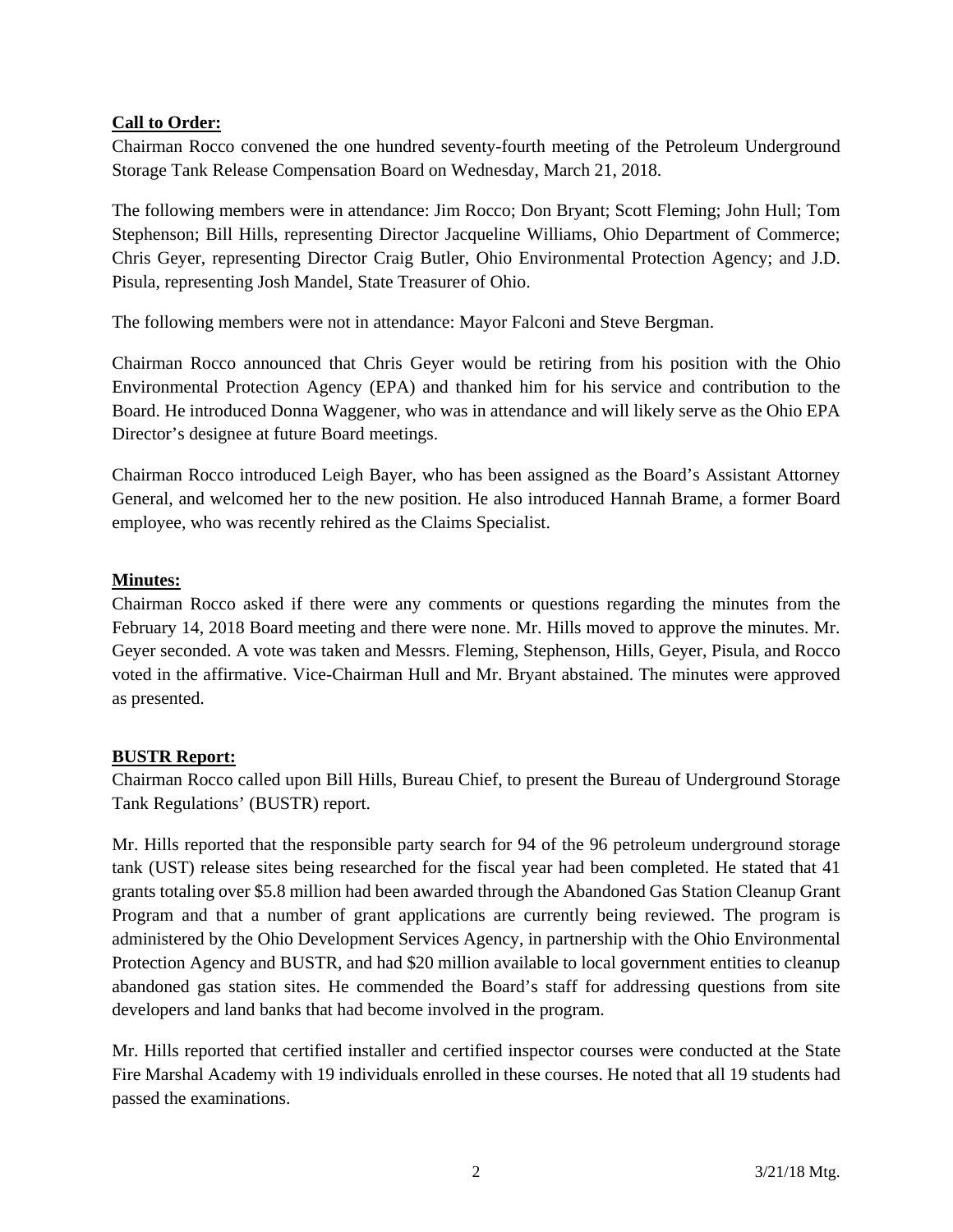Mr. Hills stated that the rule amendment to increase the annual registration fee from \$50 per tank to \$100 per tank was final filed on March 19, 2018, and would become effective on April 1, 2018.

Mr. Hills reported for the week ending March 10, 2018, there were 48 new inspections performed for a total of 5,245 inspections for the three-year inspection cycle. He said that 18 NFAs (no further actions) were generated during the week ending March 10, 2018, for a total of 215 NFAs for the grant cycle ending September 30, 2018.

Mr. Hills stated that as of March 10, 2018, there were 21,267 registered USTs and 3,596 owners of 7,197 registered facilities. He said the number of NFAs issued throughout the history of the BUSTR program totals 30,094.

## **Financial Reports:**

Chairman Rocco called upon Don Leasor, Chief Fiscal Officer, to present the financial reports.

# *January Financials*

Mr. Leasor said the January financials were emailed to each member. He asked if there were any questions or concerns regarding these reports and there were none.

Mr. Leasor reported as of March 20, 2018, the unobligated account balance is \$26.8 million. He said this amount includes \$10.8 million in STAR Ohio (State Treasury Asset Reserve of Ohio) and the custodial account, and \$16 million invested in U.S. treasuries and U.S. agency callable bonds.

Mr. Leasor stated that at the June 2017 Board meeting, \$9 million was obligated for the payment of claims and the obligated account balance as of March 20, 2018, is \$4.2 million.

Mr. Leasor said that as of January 31, 2018, expenses should be at 58.3% of the amount budgeted for the fiscal year. He said the claims expense for the month of January was about \$548,000, and to date, approximately \$4.8 million had been paid for claims for fiscal year 2018.

Mr. Leasor reported that as of January 31, 2018, approximately 99.4% of the budgeted revenues, net of refunds, had been collected. He pointed out that in the month of January the unrealized loss on investments was \$60,700. He explained that for accounting purposes, the value of the investments are adjusted to the market value at the end of the month, and any unrealized gains or losses are reported. He said that the Board's investments are in short-term fixed rate U.S. treasuries and U.S. agency callable bonds, and the nature of the market value of these investments is an inverse relationship to any change in interest rates. He said that as interest rates rise, the market value of the investments will go down, but since the investments will be held until maturity, these losses are merely on paper, and the full par value of the investments will be received upon their maturity.

Mr. Leasor pointed out that as of January 31, 2018, miscellaneous income totaled \$9,800. He explained that this income was from rental fees paid by a tank owner who had rented a dual phase extraction (DPE) remediation system for which the Fund had paid the purchase cost to perform cleanups at sites that were not Fund-eligible.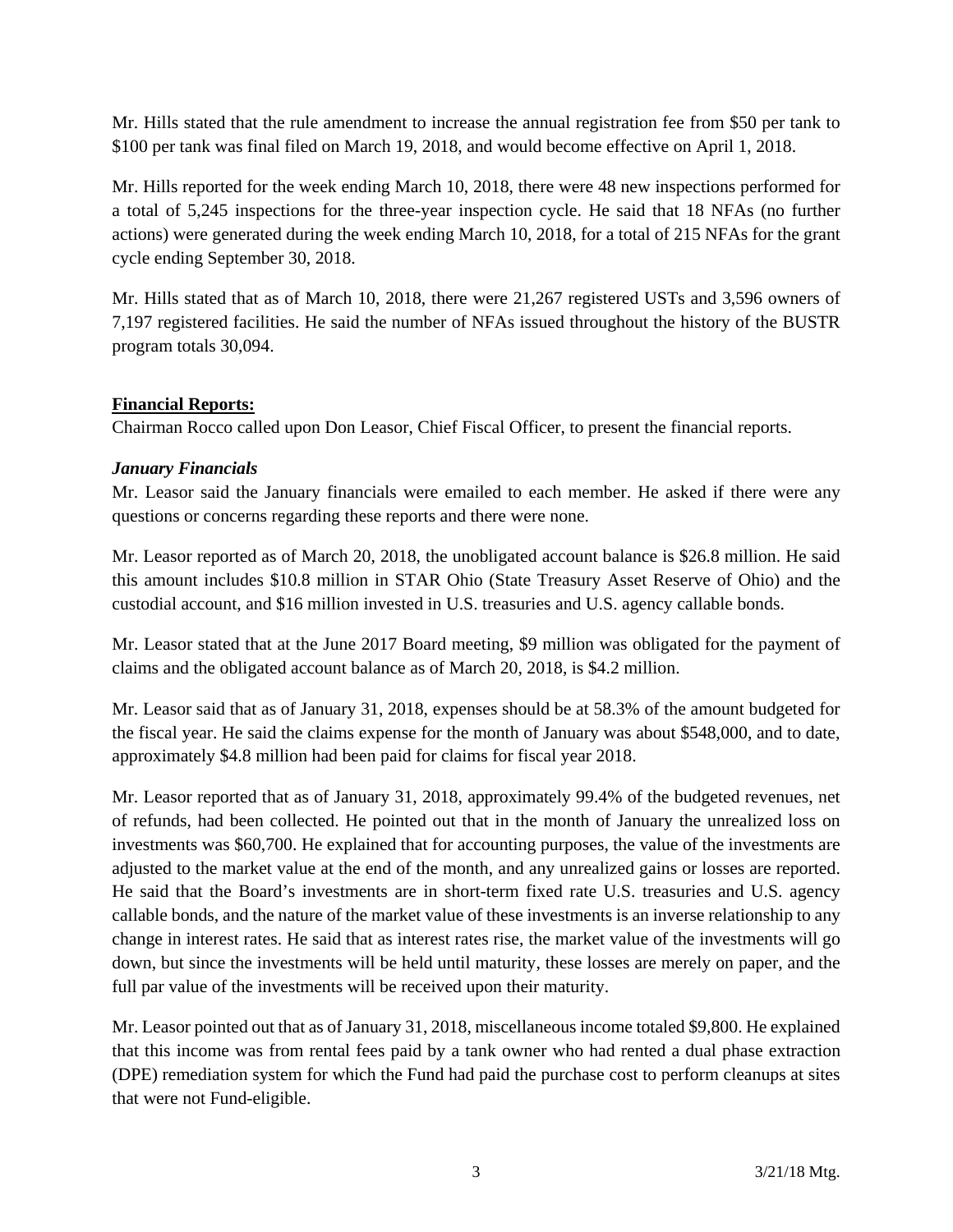Mr. Leasor said information on refunds and fee collections would be presented later with the compliance and fee assessment report.

Mr. Leasor reported that operating expenses for the month of January were approximately \$137,700. He said as of January 31, 2018, the expenses for temporary services were 106.9% of the amount budgeted and explained that this was due to the use of two contract employees to fill the Office Assistant and Collections Specialist positions. He said that since the February Board meeting, five new employees had been hired to fill vacant positions, two of which resulted from recent separations. He noted that all 16 staff positions are now filled with full-time permanent employees; and, as a result, expenditures for salaries will increase throughout the remainder of the fiscal year. Chairman Rocco asked if temporary service employees would be used as part of the annual fee assessment mailing and processing, and Mr. Leasor explained that because the Board is now fully staffed, it would not be necessary to use temporary employees. Vice-Chairman Hull asked if the extra temporary services expenses and the salary costs would offset at the end of the year. Mr. Leasor explained that because one vacant position was not filled with a temporary employee, he expects the actual combined temporary services and salary costs to be below the combined amounts in the budget.

Mr. Leasor stated that employee expenses were 125.9% of the amount budgeted. He explained that these expenses were for staff parking passes at the LeVeque Tower office location and the overage resulted from the move to the Executive Parkway location being delayed. He noted that telephone expenses were at 134.2% of the budgeted amount and explained that costs for the installation and setup of the internet connection and VoIP services for the new office location were higher than anticipated.

Mr. Leasor said postage expenses were 68.9% of the amount budgeted. He said this was due to postage fees for the final quarter of fiscal year 2017 being paid in August of fiscal year 2018. He said these charges include fees for the annual fee statement mailing, which is sent by certified mail.

Mr. Leasor stated that overall expenses are at or below where they should be at this time in the fiscal year.

Mr. Leasor said that he had an additional item for discussion concerning a consulting services agreement with Milliman Actuary Services. He said that each year an estimate of the unpaid claims liability is prepared, and that during the preparation of the previous year's claims liability estimate, it was noted that the review and settlement of claims for approximately 30% of all open Fund-eligible releases have been suspended. He explained that these suspended claims could potentially be impacting the development of the reserve estimate, and proposed that the Board contract with the actuarial firm Milliman Actuary Services to perform an evaluation of the claims that are being held from processing and to develop a liability estimate for that group of claims. He said that an estimate for the cleanup of all other eligible releases would be developed by the staff. He said the two estimates would be combined and compared against prior years' claim liability estimates in order to reveal the extent, if any, to which the suspended claims may be affecting the annual estimate.

Chairman Rocco commented that the liability estimate may currently be overstated because the actuarial software program used to develop the estimate is treating the suspended claims as being open claims. However, about 150 of the 225 eligible releases with claims being held have been granted NFA status, and additional claimed cleanup costs for these releases would not be expected in the future. He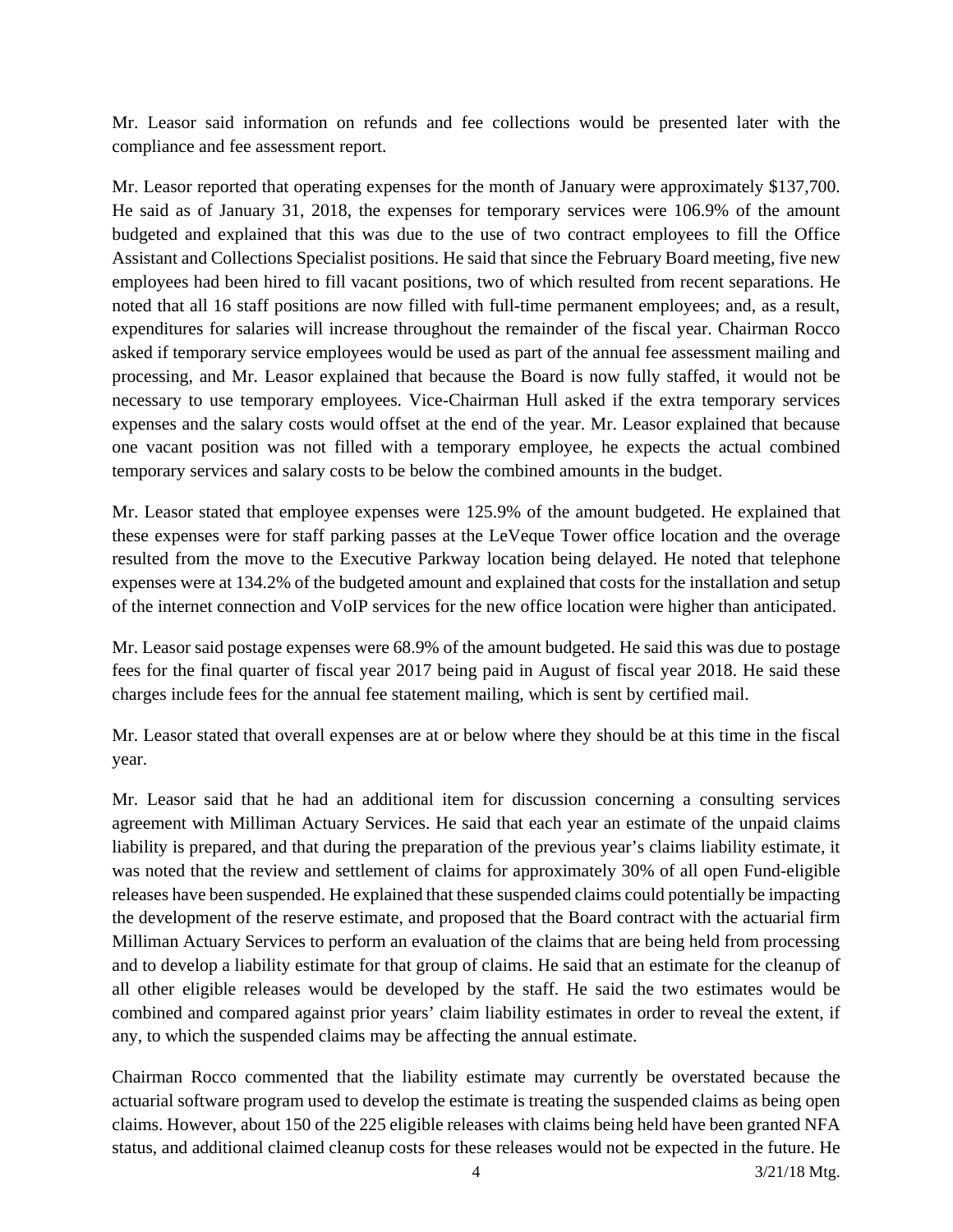said the concept of working with Milliman Actuary Services is to properly adjust the liability based on the NFA status and to provide guidance with the analysis going forward.

Following a brief discussion, Vice-Chairman Hull moved to authorize the Chairman to enter into a contract with Milliman Actuary Services in an amount not to exceed \$34,000 plus travel and related fees for the purpose of assisting the Fund in developing potential claim liability estimates for unpaid claims as of June 30, 2018. Mr. Geyer seconded. A vote was taken and all members were in favor. The motion passed.

Chairman Rocco called on Mr. Pisula to provide an update on the Board's investment portfolio. Mr. Pisula explained that the Board's investment portfolio is positioned with about a 50/50 split with STAR Ohio as the cash equivalent and about 50% in a bond ladder. He said that STAR Ohio remains a competitive cash option with yields currently at 1.6% and he expects the fund to continue to see good yields. He said the bond ladder has seen some mark to market losses, which is normal when entering a cycle of rate hikes. He noted that if there is a 1% move in interest rates, the result will generally be a 1% decrease in the market value of the portfolio. He explained that since the bonds are not actively being traded and they are held until maturity, that loss isn't material and the principal outlay made will be preserved. He said that \$3 million is set to mature over the next few months and recommended that those proceeds be reinvested in a similar manner.

# **Compliance and Fee Assessment Report:**

Chairman Rocco called on Madelin Esquivel, Assistant Director, to present the compliance and fee assessment report.

Ms. Esquivel reported that since July 1, 2017, refunds totaling \$26,868 have been paid out to 26 owners for the 2017 program year. She said as of February 28, 2018, there are 2,870 pending refunds totaling \$1,441,402. She said that \$9,945 in refunds has been used to offset outstanding fees.

Ms. Esquivel reported as of February 28, 2018, the fees collected by the Attorney General's Office and Special Counsel less collection costs totaled \$74,885. She pointed out that no accounts have been certified to the Attorney General's Office for collection this fiscal year. She said that a new staff member is preparing a certification that will likely be sent within the next few months.

Ms. Esquivel said that one Order Pursuant to Law is currently under appeal and information to support that appeal is expected. She said that one Determination to Deny a Certificate of Coverage is currently under appeal for which a hearing was held on August 3, 2017.

Ms. Esquivel stated that two Ability to Pay Applications are currently pending review. The Ability to Pay program allows former UST owners experiencing financial difficulty to apply for and receive a determination of their ability to pay delinquent fees.

Ms. Esquivel reported that as of March 13, 2018, a total of 2,943 Certificates of Coverage have been issued thus far for program year 2017. She said there are 180 Applications for Certificates of Coverage currently being processed, 15 unresolved Pending Denials, and 26 unresolved Determinations to Deny a Certificate of Coverage.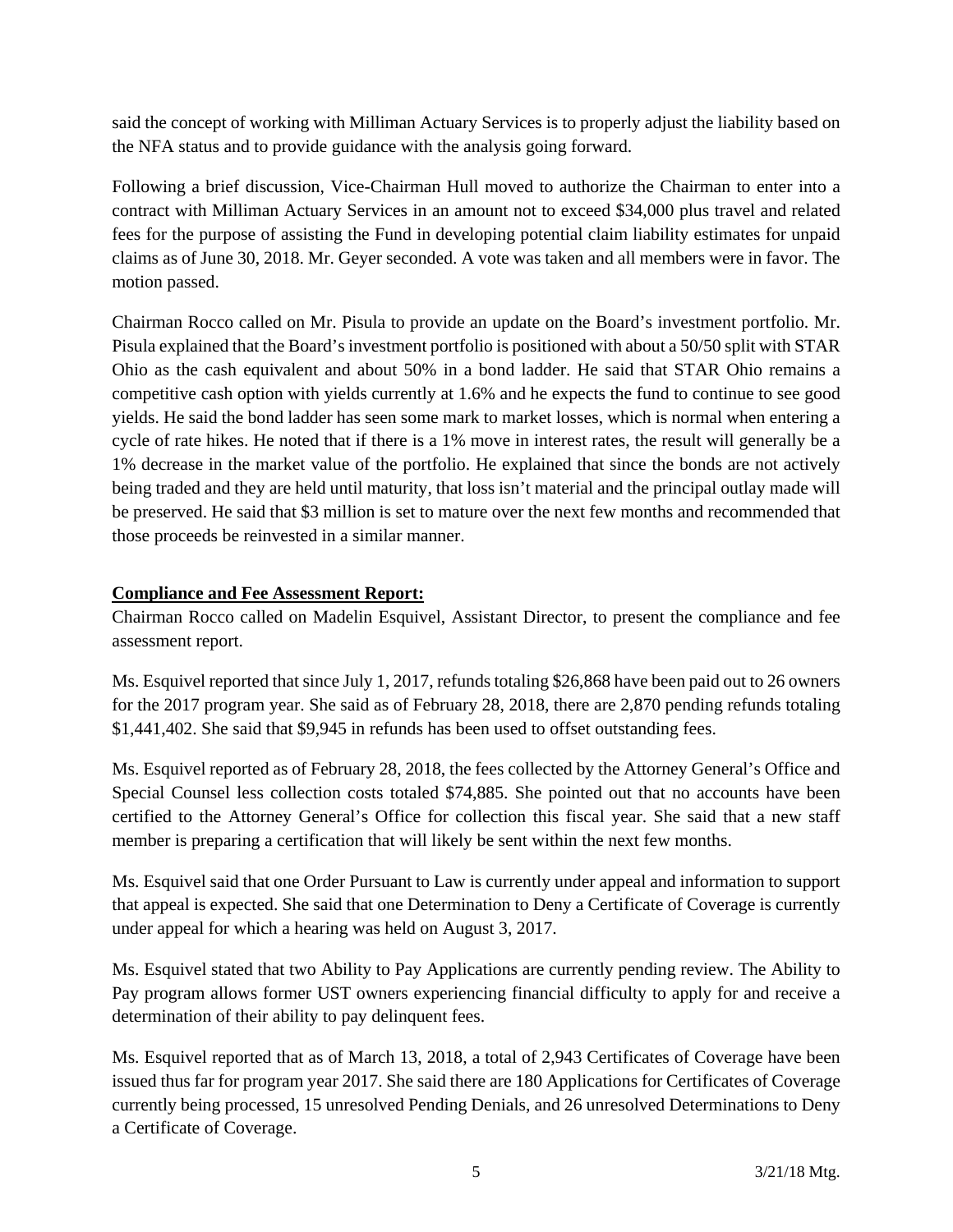Ms. Esquivel stated that there are 50 uncashed refund checks totaling \$38,747. She said there are 10 owners with pending refunds totaling \$32,610 to whom letters have been sent notifying them that more information is needed before their refunds may be issued. She said there are 30 owners with pending refunds totaling \$57,320 for which information had been requested, but no responses have been received.

## **Claims Reports:**

Chairman Rocco called on Lora Kruse, Claims Administrative Assistant, to present the claims reports.

Ms. Kruse reported that as of March 1, 2018, the total maximum liability of in-house open claims is \$30.6 million. She said using the historical average claim payout ratio of 75%, the anticipated claim liability of unpaid in-house claims is about \$23 million. She said currently, a total of 1,517 claims with a total face value above the deductible amount were pending review. She noted that claims received in the month of December 2017 are being reviewed by the staff. She noted that as of March 1, 2018, a total of 17 claim settlement determinations were under appeal. She said that since the February Board meeting, two appeals were resolved or closed and two new claim appeals were received.

Ms. Kruse reported that in the month of February a total of 50 claims were received and the staff settled 38 claims. She said she expects the productivity level to increase for the month of March. She noted that 38 claim settlements were mailed on March 16, 2018, and another settlement mailing is planned for March 30, 2018. She stated that the total claim settlement offer for the eight-month period of program year 2017 was \$4.6 million and the average per-claim payout was about \$12,014. She pointed out that this was slightly higher than the previous years' averages. She said that the average claim payout ratio of about 79.6% is also higher than previous years' averages.

Ms. Kruse said that in the month of February, 14 eligibility applications were received and one eligibility determination was issued. She noted the determination issued was a denial of eligibility because the application was filed late. She said so far in the month of March, six eligibility determinations were issued. She said for program year 2017, a total of 53 eligibility applications were received and 44 eligibility determinations were issued. She noted that of the 44 determinations, 20 were approved and 24 were denied. She said currently, 42 eligibility applications are pending review and seven determinations are under appeal.

Ms. Kruse reported that during the month of February, 11 cost pre-approval requests were received and five cost pre-approval notifications were issued. She stated that as of March 1, 2018, 35 cost preapproval requests are pending review. She added that so far in the month of March, nine cost preapproval notifications were issued.

## **Unfinished Business:**

## *Rule Adoption*

Chairman Rocco reminded members that prior to the February Board meeting, a public hearing was conducted concerning the proposed rule amendment to reduce the annual per-tank fee from \$400 to \$350. He said the rule was placed on JCARR's (Joint Committee on Agency Rule Review) consent agenda at its hearing in early March, and no testimony or comments were made at the hearing.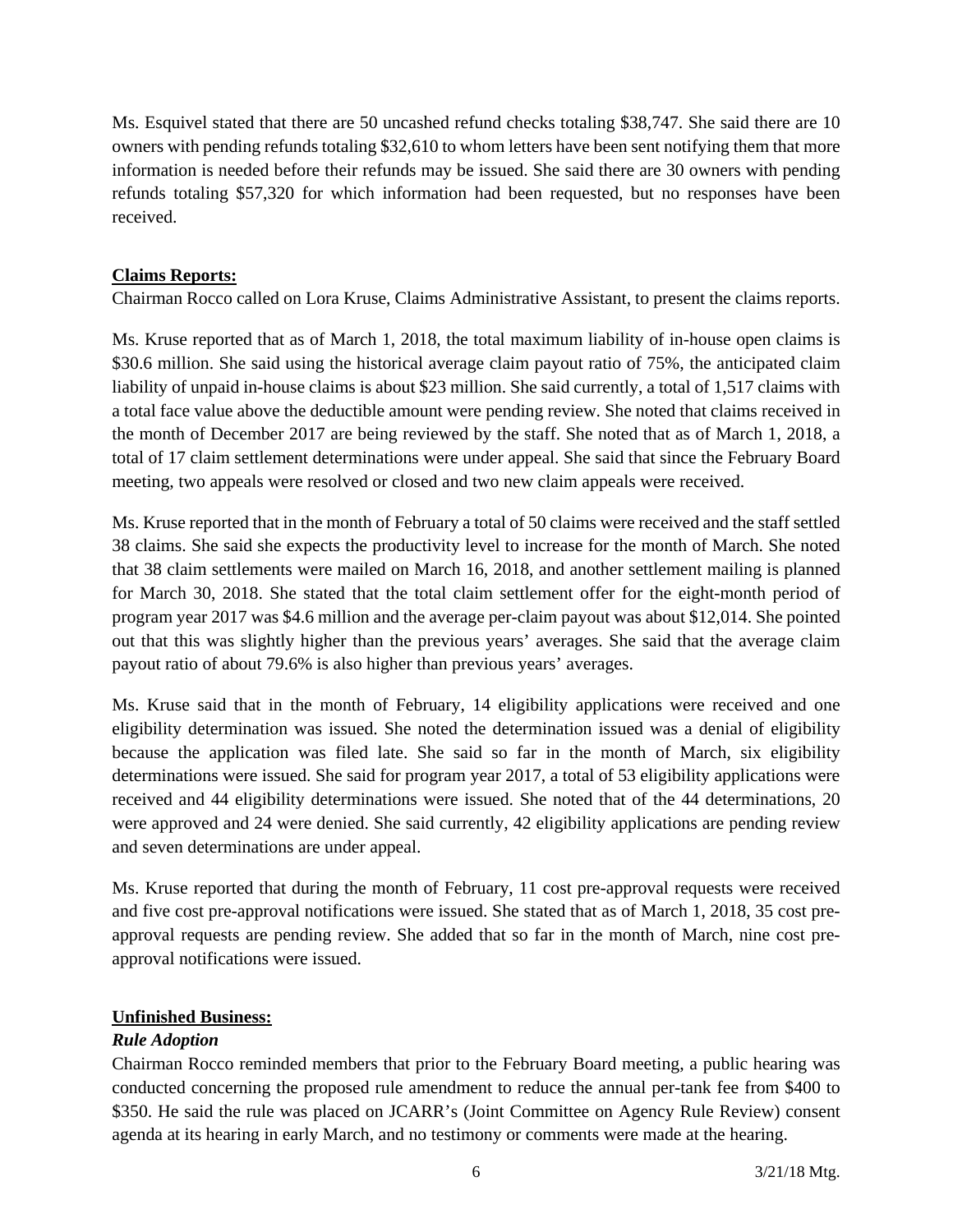Chairman Rocco then requested a motion to adopt the proposed amendment to rule 3737-1-04 of the Ohio Administrative Code as presented at the public hearing of the Board on February 14, 2018, with an effective date of April 1, 2018. Vice-Chairman Hull so moved and Mr. Bryant seconded. Chairman Rocco called for a roll call. The following members voted in the affirmative: Messrs. Bryant, Fleming, Geyer, Hills, Hull, Pisula, Stephenson, and Rocco. There were no nays. The motion passed.

## **New Business:**

### *Hardship Applications*

Chairman Rocco called upon Starr Richmond, Executive Director, to present the hardship applications.

Ms. Richmond stated that the Board's rule 3737-1-08 provides for an owner experiencing financial hardship to apply for hardship status with the Fund. She said granting hardship status allows for the acceleration of the review of the claims submitted by the owner. Ms. Richmond noted that granting hardship status does not increase the amount of reimbursement to the tank owner. She stated that accelerating the review of the claim reduces the financial burden the owner would experience if the claims were reviewed and settled in the normal course of business. She said, once granted, the hardship status remains in effect for a one-year period and at that time, the owner may reapply for hardship status.

Ms. Richmond stated that in determining hardship status, the application and a minimum of two years of income tax records are reviewed. She said, in addition, a U.S. Environmental Protection Agency (U.S. EPA) financial capacity test is used to evaluate the owner's cash flow and determine whether the owner is able to carry debt, in which case, the owner could finance the costs of corrective actions over time.

## **Claim # 19104-0001/10/30/14, Owner – American United Oil Inc.**

Ms. Richmond said American United Oil Inc. is the responsible party for a 2014 release that was discovered at 342 East Main Street in Ashland, Ohio. She said, as an owner of 50% of American United Oil Inc., Salih Najar is requesting the Board grant hardship status to American United Oil Inc. She said this is the third request for hardship status, and, to date, the Fund has reimbursed \$354,000 for corrective actions for this release.

Ms. Richmond said American United Oil Inc. currently has no unsettled claims in-house and the estimated corrective action costs for the next year are \$220,000. She said this cost includes the remaining balance for the purchase of a DPE remediation system, along with the installation and testing, and the operation of the system with quarterly ground water monitoring and progress reporting.

Ms. Richmond pointed out that the real estate is not reported on the application, but noted that American United Oil has owned and operated the facility since 2001. She said the tanks were removed and replaced in the summer of 2015. She said the corporation's net income is \$26,000 annually, which is approximately 12% of the anticipated costs for the next year.

Ms. Richmond said that based on the information provided in the hardship application and IRS tax forms, the U.S. EPA financial model for corporations estimates a less than 50% probability the corporation can afford \$220,000 in corrective action costs.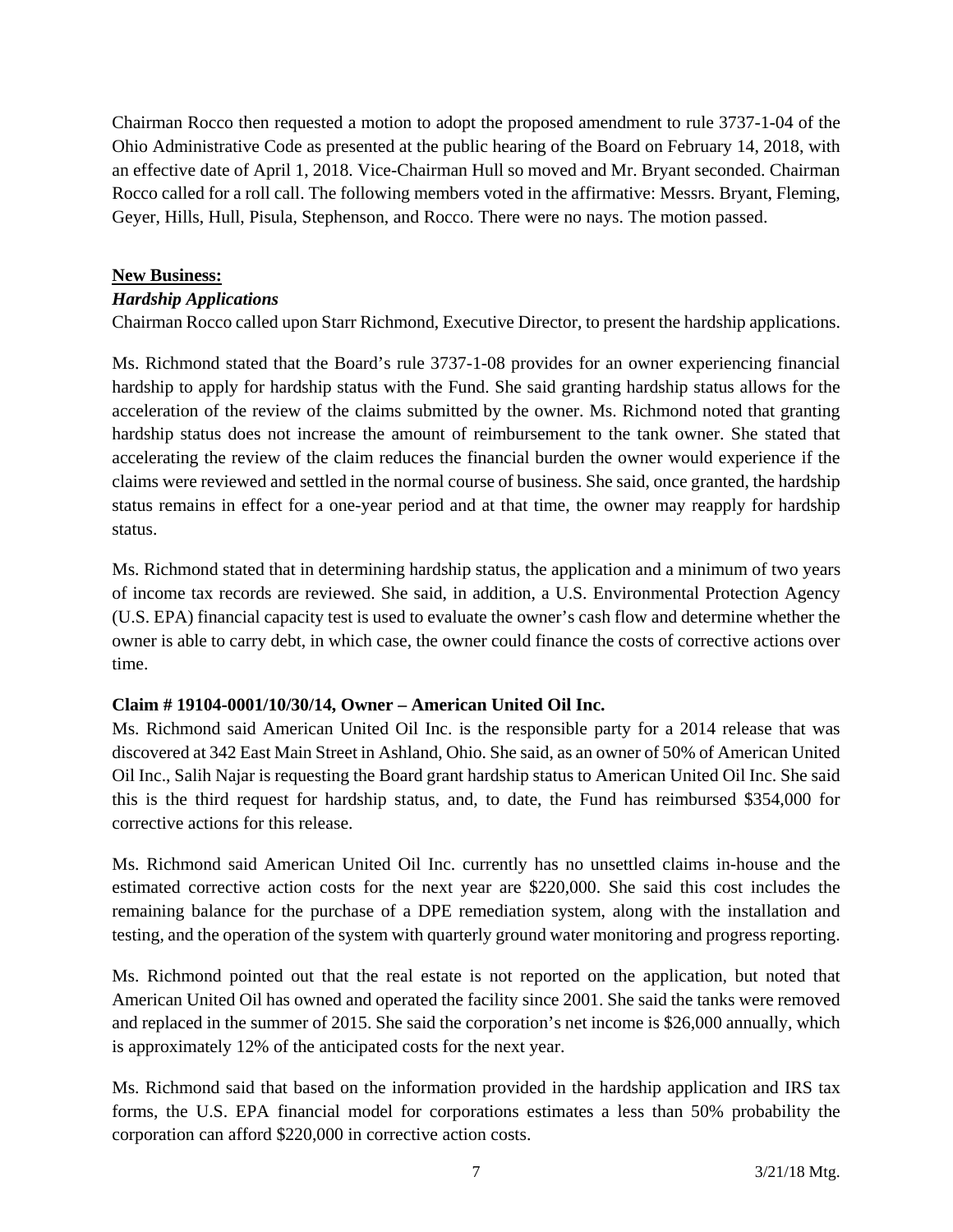Ms. Richmond recommended the Board approve the application and grant hardship status to American United Oil Inc. Vice-Chairman Hull moved to approve the application and Mr. Geyer seconded. A vote was taken and all members voted in the affirmative. The motion passed.

# **Claim # 22239-0001/08/03/15, Owner – Harjasneet, LLC**

Ms. Richmond reminded the Board members that the Harjasneet, LLC hardship application had been presented to the Board at a previous meeting, and Mr. Stephenson recognized that there was some discrepancy with the application. She said the staff had worked with the owner to obtain corrected information.

Ms. Richmond said Harjasneet, LLC is the responsible party for a 2015 release that was discovered at 4871 Dixie Highway in Fairfield, Ohio, when the tanks at the facility were destroyed by lightning. She said, as a partner of the LLC, Harmit Singh is requesting the Board grant hardship status to the LLC.

Ms. Richmond said this is his third request for hardship status and to date, the Fund has reimbursed just under \$191,000 for corrective actions for this release. She noted that currently there are no claims pending review, and the cost of corrective action work expected to be conducted over the next 12 months is estimated to be \$113,000.

Ms. Richmond explained that Harjasneet, LLC (Harjasneet) is the owner of the real estate and Nekleen, LLC (Nekleen) is the operator of the convenience store located on the property. She explained that Mr. Singh and Mr. Kaur are both 50% owners of both Harjasneet and Nekleen. She noted that currently there are no petroleum tanks located at the site. She said as of the end of December 2016, Harjasneet, LLC had paid off all liabilities of that LLC and the only asset remaining in the LLC is the property, which is valued at \$475,000. She said that Harjasneet continues to record the monies reimbursed by the Fund as both an income and expense on its income tax returns. She stated that Nekleen does not pay rent to Harjasneet as generally would be seen when the business operator and owner of the real estate are separate. She said that since Nekleen had paid the annual per-tank fees and its ownership is essentially the same as Harjasneet, it seemed appropriate to also take into account the financial information for Nekleen and evaluate both LLCs in order to determine the need for hardship status.

Ms. Richmond said that based on the U.S. EPA Ability to Pay Analysis, Harjasneet can afford zero dollars in corrective action costs, and based on Nekleen's projected cash flow over the next three years, there is a 96% probability that it can afford the \$113,000 in corrective action costs. She noted that Nekleen, LLC does not have sufficient cash flow, so it would be required to finance the cost over a three-year period with an annual payment of about \$40,000. She noted that Nekleen reported annual income of about \$42,000.

Ms. Richmond said that given that Nekleen does not have sufficient annual cash flow to self-finance the \$113,000 in corrective action costs and additional costs can be expected in subsequent years, she was recommending the Board approve the application and grant hardship status to Harjasneet, LLC. Chairman Rocco asked why the real estate it is not shown on the application if Harjasneet is the owner of the property. Ms. Richmond explained that the application was not completed correctly and noted that the EPA model uses information from the IRS tax forms plus the monthly expenses. Chairman Rocco then questioned why information for an LLC that is not the responsible party was used in the evaluation. Ms. Richmond explained that because Nekleen is not paying any rental fees to Harjasneet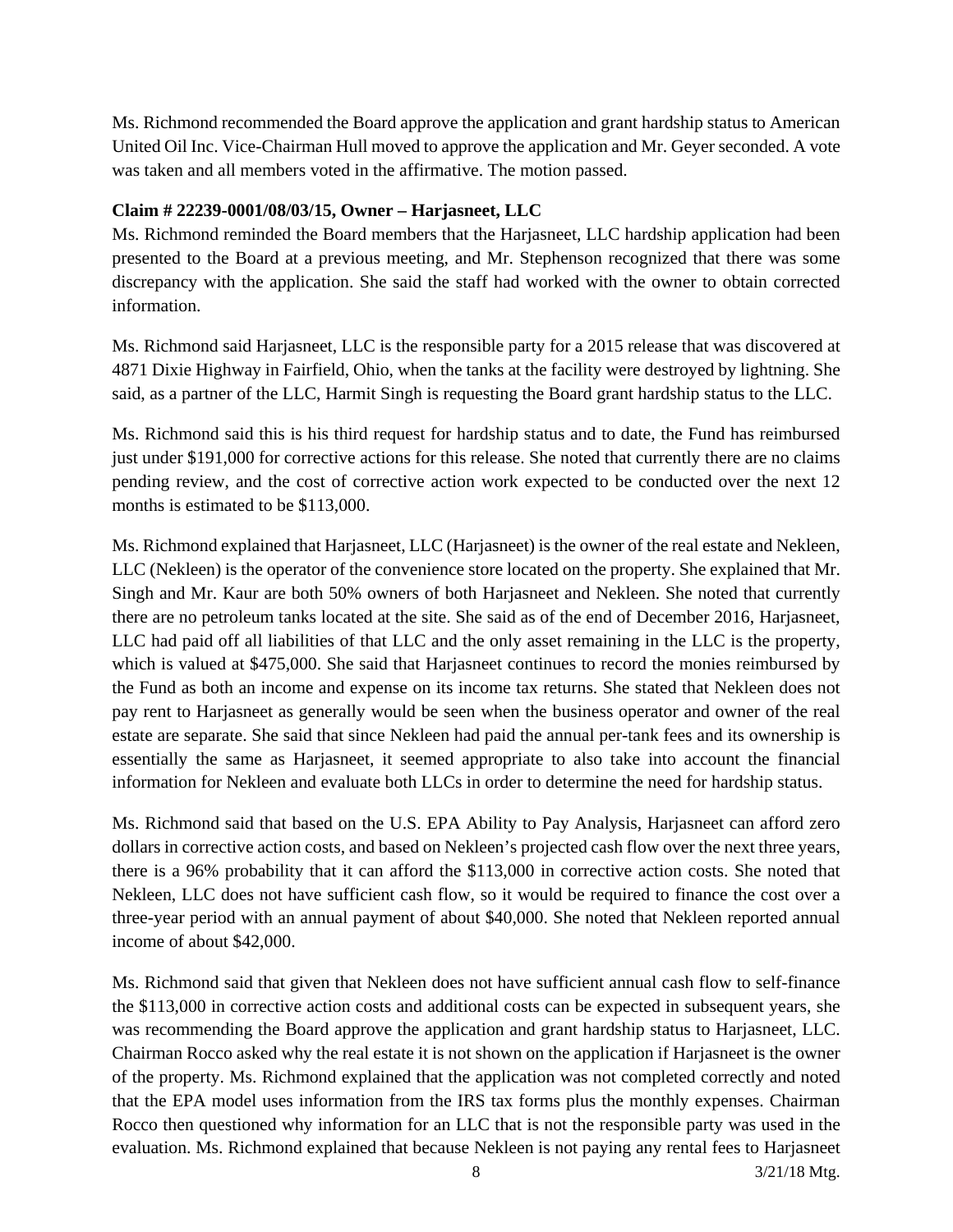to operate the business at the site, it does not appear they are keeping the two LLCs financially separated. She noted that ownership is essentially the same since the same two gentlemen own both LLCs. She also noted that the claims are being paid directly to a consultant, so neither LLC is actually outlaying any monies.

Chairman Rocco asked if there were any other questions and there were none. Vice-Chairman Hull moved to approve the application and Mr. Fleming seconded. A vote was taken and all members voted in the affirmative. The motion passed.

# **Certificates of Coverage – Ratifications:**

Chairman Rocco called upon Starr Richmond, Executive Director, to present the lists of owners who have either been issued or denied a Certificate of Coverage for ratification by the Board.

Ms. Richmond said the lists behind Tabs 9 and 10 are listings of facilities that since the February Board meeting, had been issued or denied a program year 2016 or 2017 Certificate of Coverage.

Ms. Richmond said the process used to review the fee applications and issue or deny a Certificate of Coverage includes a review for completeness to determine full payment was received; financial responsibility for the deductible has been demonstrated; and the owner has certified with his signature that he is in compliance with the State Fire Marshal's rules for the operation and maintenance of petroleum underground storage tanks. She said, if these requirements are met and if the tanks existed in previous years, a Certificate for the subject tanks has been issued to the owner in at least one of the prior two years, then a Certificate of Coverage is issued.

Ms. Richmond explained that if deficiencies or compliance issues are identified, notice is provided to the owner in accordance with the Board's rules. The owner is provided 30 days to respond to the notice with information to correct the deficiency or compliance issue. If correcting information is not received within this time, a determination denying the Certificate of Coverage is issued to the owner.

Ms. Richmond said the Board's rules and the Revised Code make provisions for an appeal of the determination. Ms. Richmond said that throughout this process, the Board's staff works with the owner to correct the fee statement record and, if necessary, refers the owner to BUSTR to correct the registration record.

Ms. Richmond requested the Board ratify her actions with respect to the issuance of the 2016 program year Certificates of Coverage for the 14 facilities included on the list behind Tab 9.

Vice-Chairman Hull moved to ratify the issuance of the 2016 Certificates of Coverage for the facilities listed. Mr. Geyer seconded. A vote was taken and all members were in favor. The motion passed.

Ms. Richmond requested the Board ratify her actions with respect to the denial of the 2016 program year Certificates of Coverage for the two facilities included on the list behind the Tab 9 green divider page.

Vice-Chairman Hull moved to ratify the denial of the 2016 Certificates of Coverage that were listed. Mr. Fleming seconded. A vote was taken and all members were in favor. The motion passed.